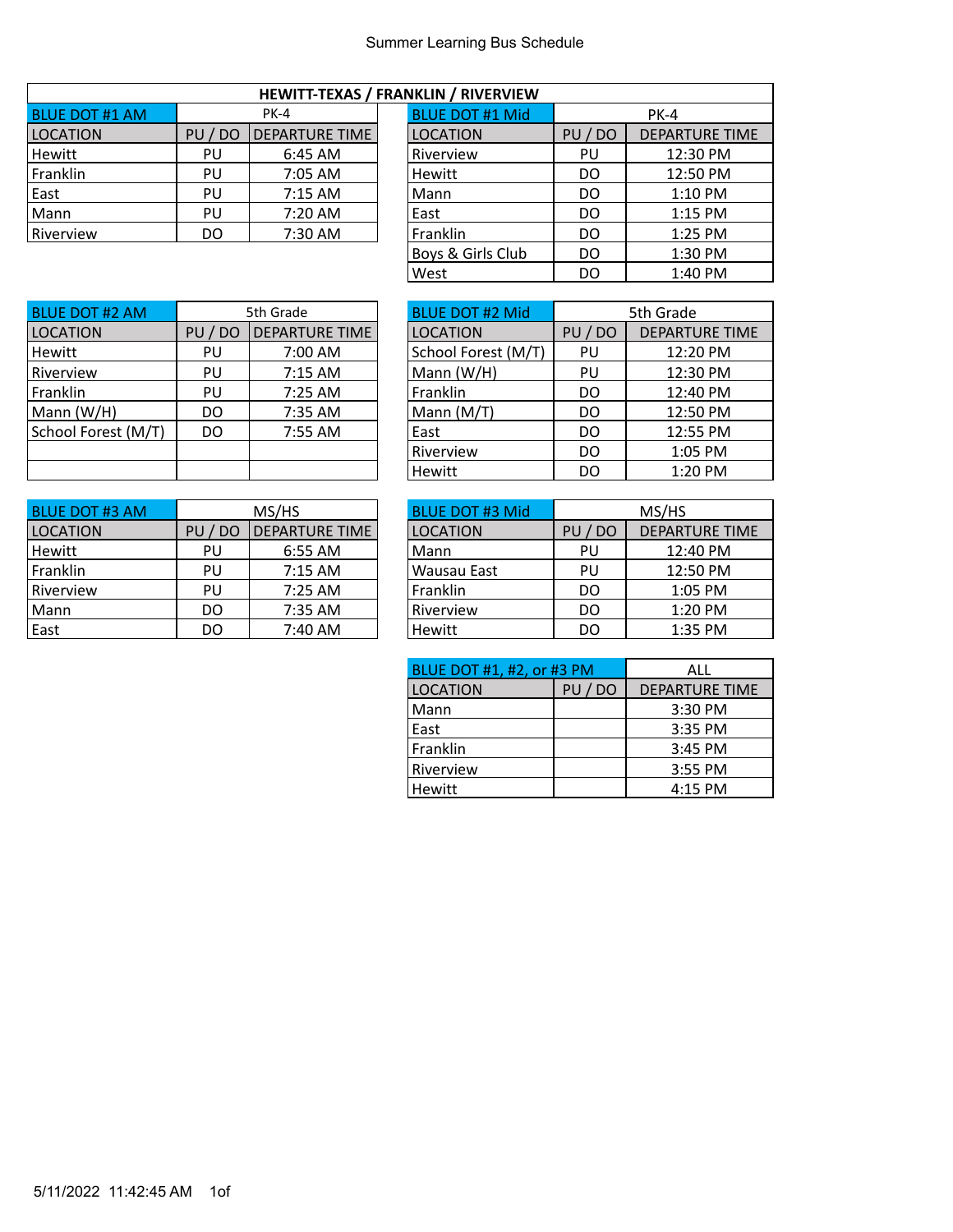|  |  | JOHN MARSHALL / HAWTHORN HILLS |
|--|--|--------------------------------|
|--|--|--------------------------------|

| <b>YELLOW DOT #1 AM</b> |         | PK-4                  | <b>YELLOW DOT #1 Mid</b> |         | PK-4                |
|-------------------------|---------|-----------------------|--------------------------|---------|---------------------|
| <b>LOCATION</b>         | PU / DO | <b>DEPARTURE TIME</b> | <b>LOCATION</b>          | PU / DO | <b>DEPARTURE TI</b> |
| l Marshall              | PU      | 7:20 AM               | Hawthorn                 | PU      | 12:30 PM            |
| l Hawthorn              | DO      | 7:30 AM               | Marshall                 | DO      | 12:40 PM            |
|                         |         |                       | East                     | DO      | 12:55 PM            |
|                         |         |                       | Mann                     | DO      | $1:00$ PM           |
|                         |         |                       | Boys & Girls Club        | DO      | $1:10$ PM           |

 $\mathsf I$ 

| <b>YELLOW DOT #2 AM</b> | 5th Grade  |                        | <b>YELLOW DOT #2 Midl</b> |         | 5th Grade           |
|-------------------------|------------|------------------------|---------------------------|---------|---------------------|
| <b>LOCATION</b>         | PU /<br>DC | <b>IDEPARTURE TIME</b> | <b>LOCATION</b>           | PU / DO | <b>DEPARTURE TI</b> |
| l Marshall              | PU         | 7:00 AM                | School Forest (M/T)       | PU      | 12:20 PM            |
| l Hawthorn              | PU         | 7:10 AM                | Mann (W/H)                | PU      | 12:30 PM            |
| Mann                    | PU/DO      | 7:25 AM                | Marshall                  | DO      | 12:45 PM            |
| School Forest (M/T)     | DO         | 7:55 AM                | Hawthorn                  | DO      | 12:55 PM            |

| <b>YELLOW DOT #1 AM</b> | <b>PK-4</b> |                       |  | <b>YELLOW DOT #1 Mid</b> |       | PK-4                  |
|-------------------------|-------------|-----------------------|--|--------------------------|-------|-----------------------|
| <b>LOCATION</b>         | PU / DO     | <b>DEPARTURE TIME</b> |  | <b>LOCATION</b>          | PU/DO | <b>DEPARTURE TIME</b> |
| Marshall                | PU          | 7:20 AM               |  | Hawthorn                 | PU    | 12:30 PM              |
| Hawthorn                | DO          | 7:30 AM               |  | Marshall                 | DO    | 12:40 PM              |
|                         |             |                       |  | East                     | DO    | 12:55 PM              |
|                         |             |                       |  | Mann                     | DO    | $1:00$ PM             |
|                         |             |                       |  | Boys & Girls Club        | DO    | $1:10$ PM             |
|                         |             |                       |  | West                     | DO    | 1:20 PM               |

| YELLOW DOT #2 AM    | 5th Grade            |                       | <b>YELLOW DOT #2 Midl</b> |              | 5th Grade             |  |
|---------------------|----------------------|-----------------------|---------------------------|--------------|-----------------------|--|
| <b>LOCATION</b>     | PU<br>D <sub>O</sub> | <b>DEPARTURE TIME</b> | <b>LOCATION</b>           | $/$ DO<br>PU | <b>DEPARTURE TIME</b> |  |
| Marshall            | PU                   | 7:00 AM               | School Forest (M/T)       | PU           | 12:20 PM              |  |
| Hawthorn            | PU                   | 7:10 AM               | Mann $(W/H)$              | PU           | 12:30 PM              |  |
| Mann                | PU/DO                | 7:25 AM               | Marshall                  | DO           | 12:45 PM              |  |
| School Forest (M/T) | DO.                  | 7:55 AM               | Hawthorn                  | DO           | 12:55 PM              |  |
|                     |                      |                       | Boys & Girls Club         | DO           | 1:10 PM               |  |
|                     |                      |                       | West                      | DO           | 1:20 PM               |  |
|                     |                      |                       |                           |              |                       |  |

| <b>YELLOW DOT #3 AM</b> | MS/HS    |                       | YELLOW DOT #3 Mid | MS/HS   |                       |  |
|-------------------------|----------|-----------------------|-------------------|---------|-----------------------|--|
| <b>LOCATION</b>         | DO<br>PU | <b>DEPARTURE TIME</b> | <b>LOCATION</b>   | PU / DO | <b>DEPARTURE TIME</b> |  |
| Marshall                | PU       | $7:10$ AM             | Mann              | PU      | 12:40 PM              |  |
| Hawthorn                | PU       | 7:20 AM               | Wausau East       | PU/DO   | 12:50 PM              |  |
| Mann                    | PU/DO    | 7:35 AM               | Mann              | DO      | 12:55 PM              |  |
| Wausau East             | DO       | 7:40 AM               | Boys & Girls Club | DO      | $1:10$ PM             |  |
|                         |          |                       | Hawthorn          | DO      | $1:15$ PM             |  |
|                         |          |                       | Marshall          | DΟ      | $1:25$ PM             |  |

| <b>YELLOW DOT #3 Mid</b> | MS/HS   |                       |  |  |  |
|--------------------------|---------|-----------------------|--|--|--|
| <b>LOCATION</b>          | PU / DO | <b>DEPARTURE TIME</b> |  |  |  |
| Mann                     | PU      | 12:40 PM              |  |  |  |
| Wausau East              | PU/DO   | 12:50 PM              |  |  |  |
| Mann                     | DO      | 12:55 PM              |  |  |  |
| Boys & Girls Club        | DO      | 1:10 PM               |  |  |  |
| Hawthorn                 | DO      | 1:15 PM               |  |  |  |
| Marshall                 | DO      | 1:25 PM               |  |  |  |

| <u> YELLOW DOT #1 or #2 PM</u> | ALL   |                       |
|--------------------------------|-------|-----------------------|
| <b>LOCATION</b>                | PU/DO | <b>DEPARTURE TIME</b> |
| Mann                           | PU    | 3:30 PM               |
| Boys & Girls Club              | DO    | 3:40 PM               |
| Hawthorn                       | DO    | 3:50 PM               |
| Marshall                       | חח    | 4:00 PM               |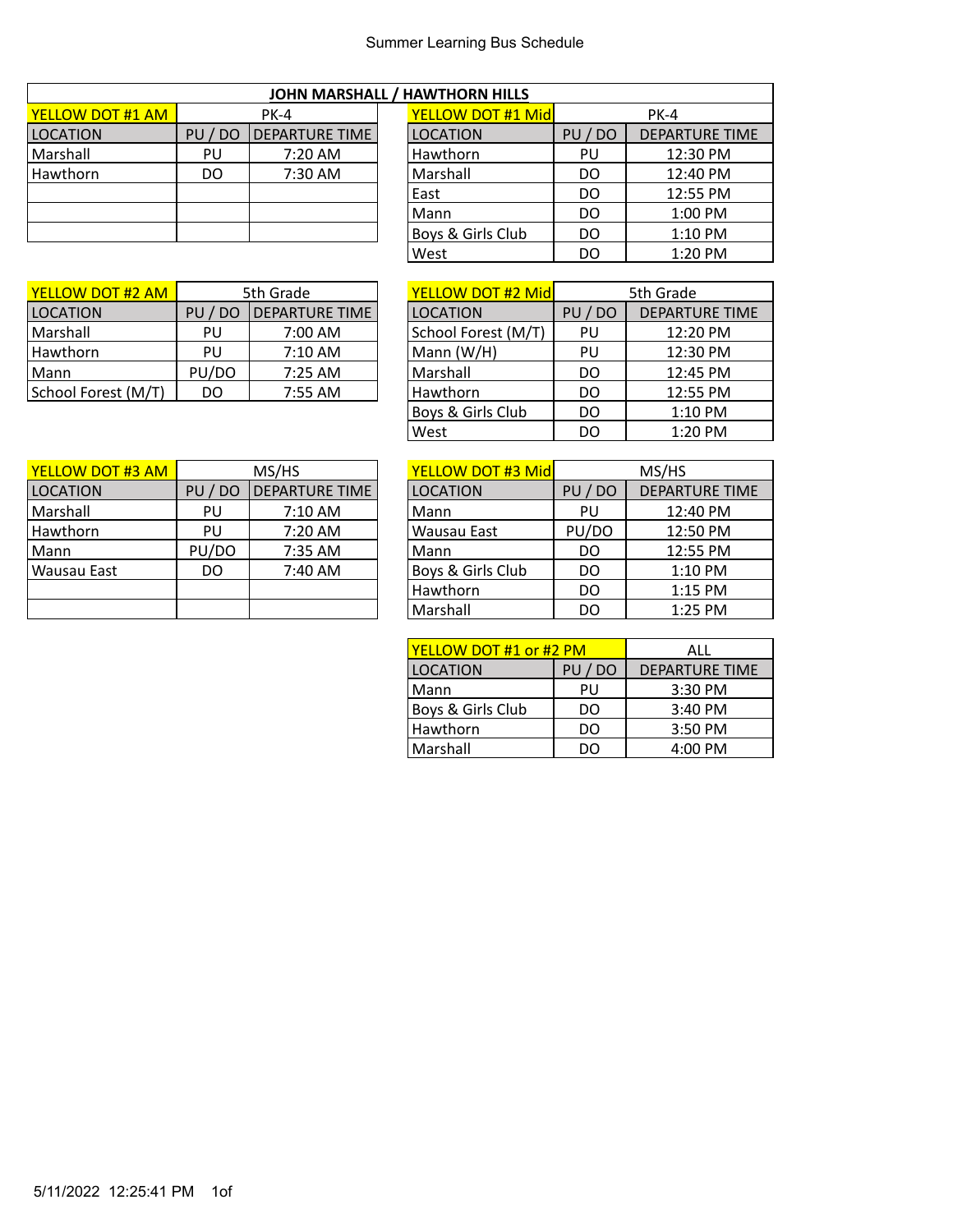| <b>MAINE / STETTIN / THOMAS JEFFERSON</b> |         |                       |  |                       |       |                       |  |  |
|-------------------------------------------|---------|-----------------------|--|-----------------------|-------|-----------------------|--|--|
| <b>RED DOT #1 AM</b>                      |         | $PK-4$                |  | <b>RED DOT #1 Mid</b> |       | $PK-4$                |  |  |
| <b>LOCATION</b>                           | PU / DO | <b>DEPARTURE TIME</b> |  | <b>LOCATION</b>       | PU/DO | <b>DEPARTURE TIME</b> |  |  |
| Maine                                     | PU      | 7:00 AM               |  | <b>Jefferson</b>      | PU    | 12:30 PM              |  |  |
| Stettin                                   | PU      | $7:15$ AM             |  | West                  | DO    | 12:35 PM              |  |  |
| Jefferson                                 | DO      | 7:30 AM               |  | Maine                 | DO    | 12:50 PM              |  |  |
|                                           |         |                       |  | Stettin               | DO    | 1:05 PM               |  |  |
|                                           |         |                       |  | Boys & Girls Club     | DO    | 1:20 PM               |  |  |
|                                           |         |                       |  | Mann                  | DO    | 1:30 PM               |  |  |
|                                           |         |                       |  |                       |       |                       |  |  |

| THOMAS JEFFERSON |                       |  |  |  |  |
|------------------|-----------------------|--|--|--|--|
| PK-4             |                       |  |  |  |  |
| PU / DO          | <b>DEPARTURE TIME</b> |  |  |  |  |
| PU               | 12:30 PM              |  |  |  |  |
| DO               | 12:35 PM              |  |  |  |  |
| DO               | 12:50 PM              |  |  |  |  |
| DO               | 1:05 PM               |  |  |  |  |
| DO               | 1:20 PM               |  |  |  |  |
| DO               | 1:30 PM               |  |  |  |  |
| DO               | 1:35 PM               |  |  |  |  |
|                  |                       |  |  |  |  |

٦

| <b>RED DOT #2 AM</b> |                      | 5th Grade             | <b>RED DOT #2 Mid</b> |              | 5th Grade           |
|----------------------|----------------------|-----------------------|-----------------------|--------------|---------------------|
| <b>LOCATION</b>      | D <sub>O</sub><br>PU | <b>DEPARTURE TIME</b> | <b>LOCATION</b>       | $/$ DO<br>PU | <b>DEPARTURE TI</b> |
| Maine                | PU                   | 7:00 AM               | Muir (M/T)            | PU           | 12:30 PM            |
| Stettin              | PU                   | $7:15$ AM             | School Forest (W/H)   | PU           | 12:20 PM            |
| Jefferson            | PU                   | 7:25 AM               | Maine                 | DO           | 12:45 PM            |
| Muir (M/T)           | DO                   | 7:35 AM               | Stettin               | DO           | 1:00 PM             |
| School Forest (W/H)  | DO                   | 7:50 AM               | Jefferson             | DO           | 1:15 PM             |
|                      |                      |                       | Mann                  | DO           | $1:25$ PM           |

| <b>RED DOT #2 AM</b>                                      | 5th Grade |                       | <b>RED DOT #2 Mid</b> |       | 5th Grade             |
|-----------------------------------------------------------|-----------|-----------------------|-----------------------|-------|-----------------------|
| LOCATION                                                  | PU / DO   | <b>DEPARTURE TIME</b> | <b>LOCATION</b>       | PU/DO | <b>DEPARTURE TIME</b> |
| Maine                                                     | PU        | 7:00 AM               | Muir (M/T)            | PU    | 12:30 PM              |
|                                                           | PU        | 7:15 AM               | School Forest (W/H)   | PU    | 12:20 PM              |
|                                                           | PU        | 7:25 AM               | Maine                 | DO    | 12:45 PM              |
|                                                           | DO.       | 7:35 AM               | Stettin               | DO    | 1:00 PM               |
|                                                           | DO        | 7:50 AM               | Jefferson             | DO    | $1:15$ PM             |
|                                                           |           |                       | Mann                  | DO    | 1:25 PM               |
| Stettin<br>Jefferson<br>Muir (M/T)<br>School Forest (W/H) |           |                       |                       |       |                       |

| <b>RED DOT #3 AM</b> | MS/HS   |                       | <b>RED DOT #3 PM</b> | MS/HS   |                       |  |
|----------------------|---------|-----------------------|----------------------|---------|-----------------------|--|
| <b>LOCATION</b>      | PU / DO | <b>DEPARTURE TIME</b> | <b>LOCATION</b>      | PU / DO | <b>DEPARTURE TIME</b> |  |
| Maine                | PU      | 7:05 AM               | Mann                 | PU      | 12:40 PM              |  |
| Stettin              | PU      | 7:20 AM               | Wausau East          | PU/DO   | 12:50 PM              |  |
| Jefferson            | PU      | 7:30 AM               | Jefferson            | DO      | 1:00 PM               |  |
| Mann                 | DO      | 7:45 AM               | Stettin              | DO      | $1:15$ PM             |  |
| Wausau East          | DO      | 7:50 AM               | Maine                | DO      | $1:30$ PM             |  |

| <b>RED DOT #3 PM</b> | MS/HS   |                       |  |  |
|----------------------|---------|-----------------------|--|--|
| <b>LOCATION</b>      | PU / DO | <b>DEPARTURE TIME</b> |  |  |
| Mann                 | PU      | 12:40 PM              |  |  |
| Wausau East          | PU/DO   | 12:50 PM              |  |  |
| Jefferson            | DO      | 1:00 PM               |  |  |
| Stettin              | DO      | 1:15 PM               |  |  |
| Maine                | DO      | 1:30 PM               |  |  |

| <b>RED DOT #1, #2, or #3 PM</b> | ALL     |                       |
|---------------------------------|---------|-----------------------|
| <b>LOCATION</b>                 | PU / DO | <b>DEPARTURE TIME</b> |
| Mann                            | PU      | 3:30 PM               |
| Jefferson                       | DO      | 3:45 PM               |
| West                            | DO      | 3:50 PM               |
| Stettin                         | DO      | 4:00 PM               |
| Maine                           | DΟ      | 4:15 PM               |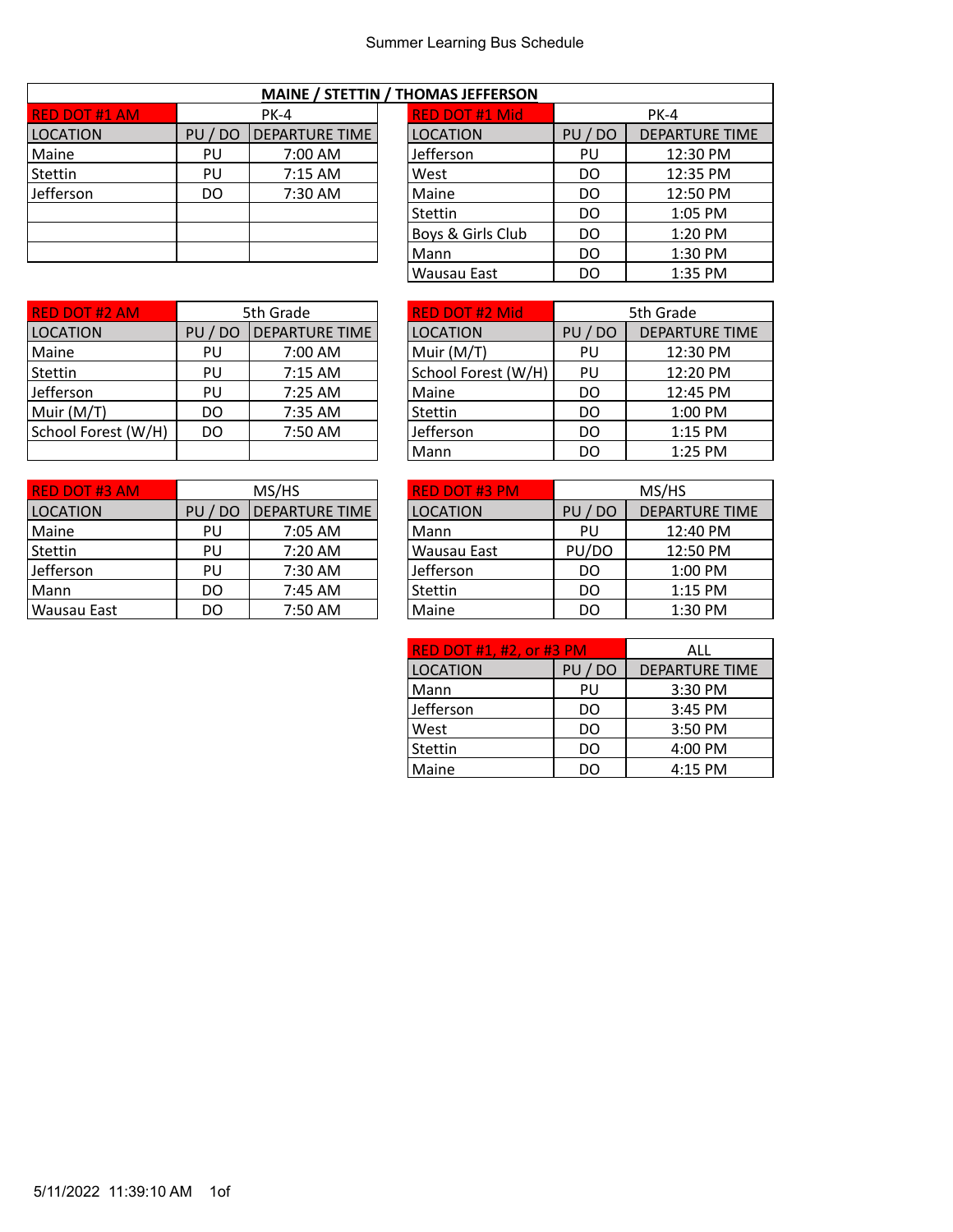| RIB MOUNTAIN / GRANT / LINCOLN |         |                       |  |                          |         |                     |  |  |
|--------------------------------|---------|-----------------------|--|--------------------------|---------|---------------------|--|--|
| <b>ORANGE DOT #1 AM</b>        | PK-4    |                       |  | <b>ORANGE DOT #1 Mid</b> |         | $PK-4$              |  |  |
| <b>LOCATION</b>                | PU / DO | <b>DEPARTURE TIME</b> |  | <b>LOCATION</b>          | PU / DO | <b>DEPARTURE TI</b> |  |  |
| Rib Mt.                        | PU      | 6:55 AM               |  | Lincoln                  | PU      | $12:30 \text{ PM}$  |  |  |
| Wausau West                    | PU      | 7:10 AM               |  | Rib Mt.                  | DO      | 12:45 PM            |  |  |
| Grant                          | PU      | 7:15 AM               |  | John Muir                | DO      | 12:55 PM            |  |  |
| Muir                           | PU      | $7:25$ AM             |  | Wausau West              | DO      | 1:00 PM             |  |  |
| Lincoln                        | DO      | 7:30 AM               |  | Grant                    | DO      | $1:05$ PM           |  |  |

| <b>RIB MOUNTAIN / GRANT / LINCOLN</b> |         |                       |  |                          |         |                       |  |  |  |  |  |
|---------------------------------------|---------|-----------------------|--|--------------------------|---------|-----------------------|--|--|--|--|--|
| ORANGE DOT #1 AM                      |         | <b>PK-4</b>           |  | <b>ORANGE DOT #1 Mid</b> |         | <b>PK-4</b>           |  |  |  |  |  |
| LOCATION                              | PU / DO | <b>DEPARTURE TIME</b> |  | <b>LOCATION</b>          | PU / DO | <b>DEPARTURE TIME</b> |  |  |  |  |  |
| Rib Mt.                               | PU      | 6:55 AM               |  | Lincoln                  | PU      | 12:30 PM              |  |  |  |  |  |
| Wausau West                           | PU      | $7:10$ AM             |  | Rib Mt.                  | DO.     | 12:45 PM              |  |  |  |  |  |
| Grant                                 | PU      | $7:15$ AM             |  | John Muir                | DO.     | 12:55 PM              |  |  |  |  |  |
| Muir                                  | PU      | $7:25$ AM             |  | Wausau West              | DO.     | 1:00 PM               |  |  |  |  |  |
| Lincoln                               | DO      | 7:30 AM               |  | Grant                    | DO      | 1:05 PM               |  |  |  |  |  |
|                                       |         |                       |  | Boys & Girls Club        | DO.     | $1:10$ PM             |  |  |  |  |  |
|                                       |         |                       |  | Mann                     | DO.     | 1:20 PM               |  |  |  |  |  |
|                                       |         |                       |  | Wausau East              | DO      | $1:25$ PM             |  |  |  |  |  |
|                                       |         |                       |  |                          |         |                       |  |  |  |  |  |

DEPARTURE TIME

| <b>ORANGE DOT #2 AM</b> |         | 5th Grade             |  | <b>ORANGE DOT #2 Mid</b> |         | 5th Grade           |
|-------------------------|---------|-----------------------|--|--------------------------|---------|---------------------|
| <b>LOCATION</b>         | PU / DO | <b>DEPARTURE TIME</b> |  | <b>LOCATION</b>          | PU / DO | <b>DEPARTURE TI</b> |
| Grant                   | PU      | 7:00 AM               |  | Muir (M/T)               | PU      | 12:30 PM            |
| Lincoln                 | PU      | 7:10 AM               |  | School Forest (W/H)      | PU      | 12:20 PM            |
| Rib Mt.                 | PU      | 7:25 AM               |  | Rib Mt.                  | DO      | 12:40 PM            |
| Muir (M/T)              | DO      | 7:35 AM               |  | Lincoln                  | DO      | 12:55 PM            |
| School Forest (W/H)     | DO      | 7:45 AM               |  | Grant                    | DO      | 1:05 PM             |
|                         |         |                       |  | Boys & Girls Club        | DO      | 1:10 PM             |
|                         |         |                       |  | Mann                     | DO      | $1:20$ PM           |

| Muir (M/T)              | DO      | 7:35 AM               | Lincoln                  | DO    | 12:55 PM              |
|-------------------------|---------|-----------------------|--------------------------|-------|-----------------------|
| School Forest (W/H)     | DO.     | 7:45 AM               | Grant                    | DO.   | $1:05$ PM             |
|                         |         |                       | Boys & Girls Club        | DO    | 1:10 PM               |
|                         |         |                       | Mann                     | DO    | 1:20 PM               |
|                         |         |                       | Wausau East              | DO.   | 1:25 PM               |
|                         |         |                       |                          |       |                       |
| <b>ORANGE DOT #3 AM</b> |         | MS/HS                 | <b>ORANGE DOT #3 Mid</b> |       | MS/HS                 |
| <b>LOCATION</b>         | PU / DO | <b>DEPARTURE TIME</b> | <b>LOCATION</b>          | PU/DO | <b>DEPARTURE TIME</b> |
| Rib Mt.                 | PU      | 7:05 AM               | Mann                     | PU    | 12:40 PM              |
| Lincoln                 | PU      | 7:20 AM               | Wausau East              | PU/DO | 12:50 PM              |

| <b>ORANGE DOT #3 AM</b> | MS/HS       |                       | <b>ORANGE DOT #3 Mid</b> |             | MS/HS                 |
|-------------------------|-------------|-----------------------|--------------------------|-------------|-----------------------|
| <b>LOCATION</b>         | PU/<br>' DO | <b>DEPARTURE TIME</b> | <b>LOCATION</b>          | PU/<br>' DO | <b>DEPARTURE TIME</b> |
| Rib Mt.                 | PU          | 7:05 AM               | Mann                     | PU          | 12:40 PM              |
| Lincoln                 | PU          | 7:20 AM               | Wausau East              | PU/DO       | 12:50 PM              |
| Muir                    | PU          | 7:25 AM               | Grant                    | DO          | 1:00 PM               |
| Grant                   | PU          | 7:30 AM               | Muir                     | DO          | 1:05 PM               |
| Mann                    | DO          | 7:45 AM               | Lincoln                  | DO          | $1:10$ PM             |
| Wausau East             | DO          | 7:50 AM               | Rib Mt.                  | DO          | $1:25$ PM             |

| ORANGE DOT #1 or #2 PM | ALL     |                       |
|------------------------|---------|-----------------------|
| <b>LOCATION</b>        | PU / DO | <b>DEPARTURE TIME</b> |
| Mann                   | PU      | 3:30 PM               |
| Grant                  | DO      | 3:40 PM               |
| Muir                   | DO      | 3:50 PM               |
| Lincoln                | DO      | 3:55 PM               |
| Rib Mt.                | DΩ      | 4:10 PM               |

| ORANGE DOT #3 AM I |         | MS/HS                 | ORANGE DOT #3 Mid |         | MS/HS               |
|--------------------|---------|-----------------------|-------------------|---------|---------------------|
| <b>LOCATION</b>    | PU / DO | <b>DEPARTURE TIME</b> | <b>LOCATION</b>   | PU / DO | <b>DEPARTURE TI</b> |
| Rib Mt.            | PU      | 7:05 AM               | Mann              | PU      | 12:40 PM            |
| Lincoln            | PU      | 7:20 AM               | Wausau East       | PU/DO   | 12:50 PM            |
| Muir               | PU      | $7:25$ AM             | Grant             | DO      | 1:00 PM             |
| Grant              | PU      | 7:30 AM               | Muir              | DO      | 1:05 PM             |
| Mann               | DO      | 7:45 AM               | Lincoln           | DO      | $1:10$ PM           |
| Wausau East        | DO      | 7:50 AM               | Rib Mt.           | DO      | 1:25 PM             |